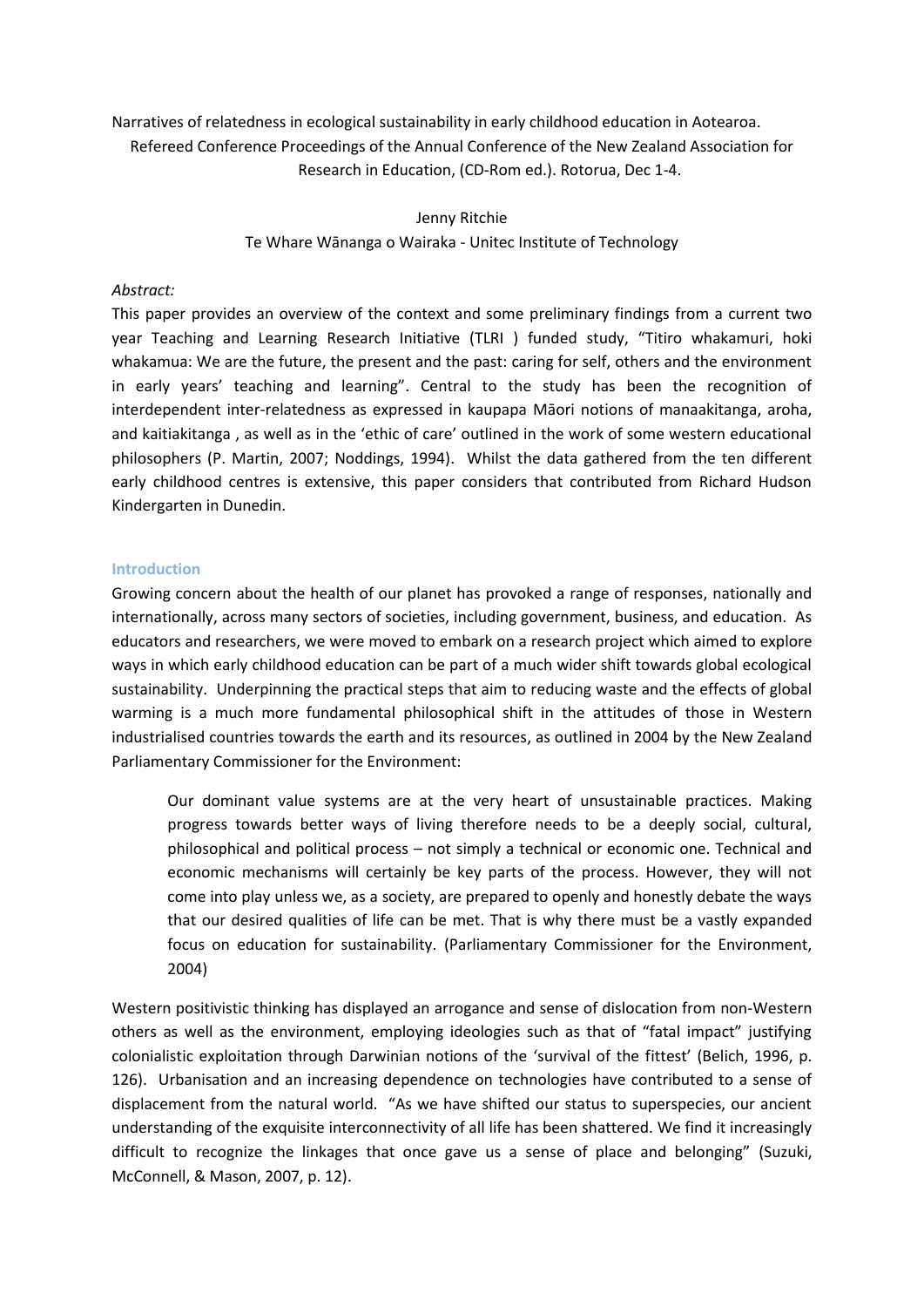### Seeking 'Other-wisdom' - interconnnectivity as a paradigm for sustainability

Western cosmologies have promoted an ethic of hierarchical dominance which sits in direct contrast with indigenous notions of interdependence with other people, living creatures, and the planet (King, 2005; Marsden, 2003a; Rose, 2004). These notions of our shared whakapapa, as planetary beings, offer a counter-narrative honouring of our inter-connectedness with others and nature as an alternative response to Western discourses of individualism and materialism, in which a dislocation resulting from failure to recognise oneself in the other has allowed for exploitation of both indigenous peoples and nature.

Māori perceive Papatuanuku, the Earth Mother, and Ranginui, the Sky Father as their ancestors, an ancestry which is shared with plants and fellow creatures. This represents another dimension of intersubjectivity, one which recognises that our destiny is intimately/ultimately bound up with the destiny of the Earth (Marsden, 2003b). However, the hierarchical and binary-dominated paradigm within Western culture tends to separate from people from nature, rather than encompassing the interconnectivity and relationality implicit in indigenous conceptualisations. In Te Ao Māori, there is a high value placed upon manaakitanga, a core value within kaupapa Māori, central to which, is "nurturing relationships. looking after people, and being very careful about how others are treated" (Mead, 2003, p. 29). Implicit within the structure of the word manaakitanga is "the idea that the giving and acceptance of kindness and hospitality bestows mana on both host and guest" (Benton, Frame, & Meredith, 2007, p. 186).

Western educational theorising has in recent years turned to theorists such as Vygotsky, Rogoff, and Bruner in shifting our lens from a focus on the individual child to viewing children as interlocutors within their sociocultural contexts. Intersubjectivity, a sense of the other's feelings and perceptions, is enhanced when adults share a deep knowledge of that child's socio-cultural positioning (Bruner, 1990; Rogoff, 1990, 2003; Van der Veer & Valsiner, 1994). Bruner (1990) reminds us that the historical repositories of our cultural values and motivations are shifting, responsive to exigency, reflexivity and reconceptualisation. We have the capacity to "conceive of other ways of being, of acting, of striving", our cultures bequesting us "with guides and stratagems for finding a niche between stability and change", our individual and collective agency enabling us to either embrace or reevaluate and reformulate our ethics and motivations (Bruner, 1990, p. 110).

Nel Noddings (1995) has proposed an ethic of care as a pathway towards compassionate, caring ways of living. An ethic of care is founded in an understanding of people as relational beings, and can be seen as comprising three central components: conceptual and emotive understanding, deep respect and intrinsic worth of others, and a willingness to act for the other (P. Martin, 2007, p. 57). In Noddings' view of what she describes as our "moral interdependence", she considers that "Our goodness and our growth are inextricably bound to that of others we encounter" (Noddings, 1995, p. 196). This notion of respect as underpinning of interdependent relatedness is a strong feature within indigenous epistemologies, which include Papatuanuku - the Earth Mother, Ranginui - Sky Father, and all living creatures, the children of these parents, in the web of interrelatedness described as whakapapa. Tilly Reedy (2003) has explained how, in a Māori conceptualisation, tamariki-children are inculcated with as sense of connectedness, not only to whanau - family, but to the land of their birth. The notion of mana whenua, incorporates "a sense of sovereignty, of identity and of belonging" (2003, p.70). After a baby has been born, the pito-umbilical cord and whenua placenta are buried in the land, also called whenua.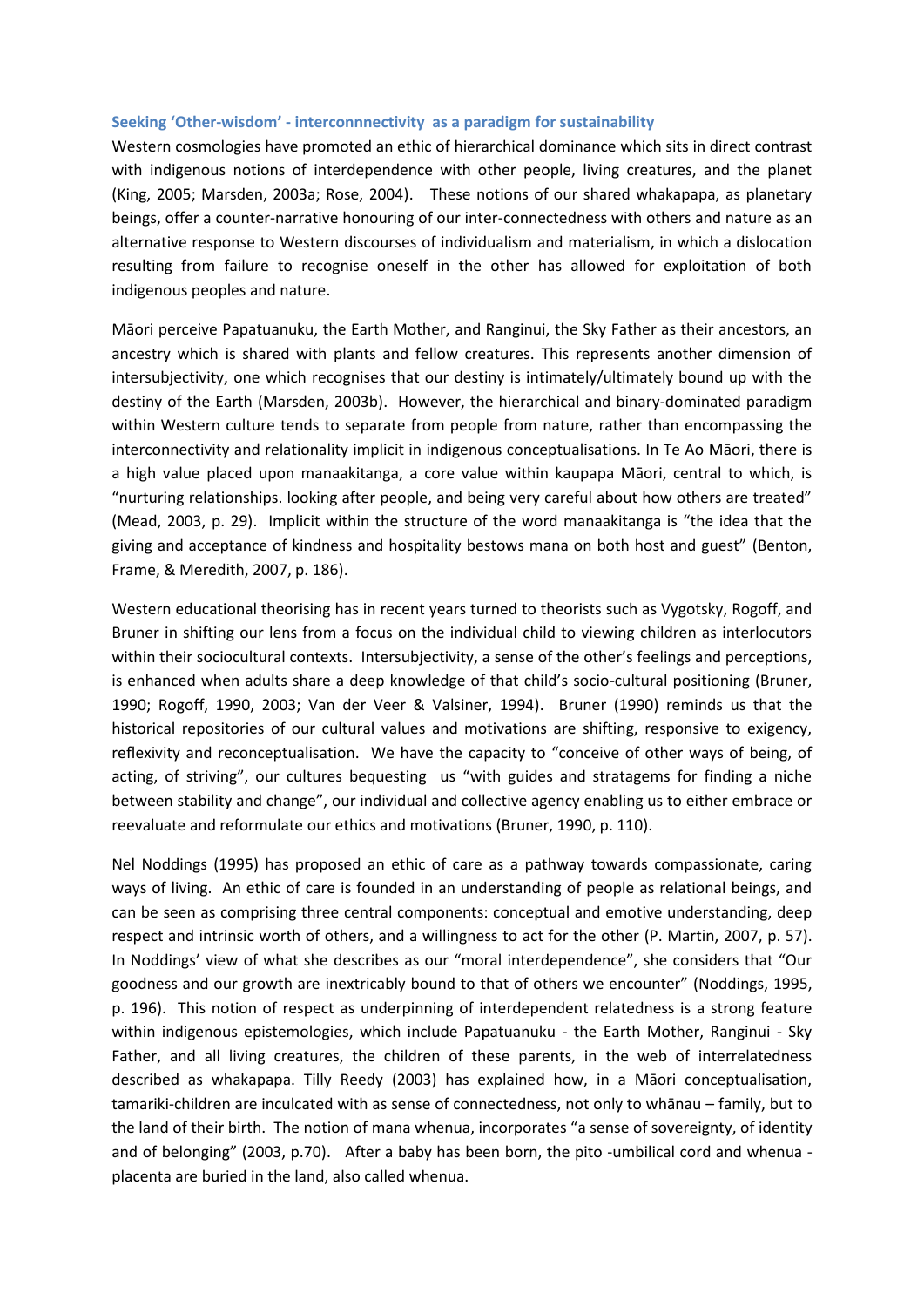Because of these traditions, the child has a spiritual unity with the land, with its people, and with the universe at large. A sense of identity with the land of their birth is inculcated in the child; love and respect for the land and its environment, and the geographic features of home, are learnt and imprinted in the child's mind. The spirit of the land lives in the child; the physical and emotional identity with the land is strengthened through myths, song, dance, and karakia. Confidence and self-esteem are the outcomes. (Reedy, 2003, p. 70)

In Māori conceptualisations, a deeply connected respectful recognition of interdependent wellbeing means that the ethic of care extends beyond immediate family to embrace wider relationships with others through whanaungatanga. This underpinning notion of respect continues through kaitiakitanga – guardianship, to include the planet, its geographical features such as rivers and mountains, along with animals and insects, in this caring embrace (J. E. Ritchie, 1992). It has been suggested that all children are born with an innate receptivity to a sense of connectedness to nature which can be enhanced through the cultural messages and experiences that they receive, such as those offered through early childhood education programmes (Prince, 2008). Place-based pedagogies have been offered by Māori educationalist Wally Penetito (2009), as a model which might serve the needs of children to experience a connectedness with their local milieux. These pedagogies have the potential for embodying ways of knowing and being reflecting a sense of consciousness which involves a union of mind and spirit, the mauri (life force) and wairua (spiritual interconnectedness.

### **Pedagogical impetus for enhancing a sense of relatedness in ecological sustainability**

Early childhood educators in Aotearoa are privileged in that we work under the auspices of a socioculturally framed curriculum, Te Whāriki (Ministry of Education, 1996), which is unique in its honouring of the indigeneity and diversity of children and their whānau/families. Notions of respectful, reciprocal relationships are deeply embedded in the discourse of Te Whāriki. Te Whāriki can also be seen as recognising the importance of the inter-relationships between children's cultural values, knowledges and learning being validated as integral to our collective wellbeing as planetary citizens. In explicating an ontology of relationships and connections, theorists are being to recognise the complexity of the interconnectedness of self, others, and culture (Kincheloe, 2005). As Joe Kincheloe explains, "Culture is not merely the context in which the self operates but also "in the self"—an inseparable portion of what we call the self. Who we are as human beings is dependent on the nature of such relationships and connections" (2005, p. 328).

Te Whāriki recognises the role of interactions with others in reinforcing the child's holistic selfunderstanding, as "enhancing their recognition of their spiritual dimension and the contribution of their heritage and environment to their own lives" (p. 72). Carlina Rinaldi (2006) has signalled the importance of re-emphasising notions of collective wellbeing. As bell hooks (2003) writes in the final sentence of her recent book, "Teaching Community, A Pedagogy of Hope":

Dominator culture has tried to keep us all afraid, to make us choose safety instead of risk, sameness instead of diversity. Moving through fear, finding out what connects us, revelling in our differences; this is the process that brings us closer, that gives us a world of shared values, of meaningful community (hooks, 2003, p. 197).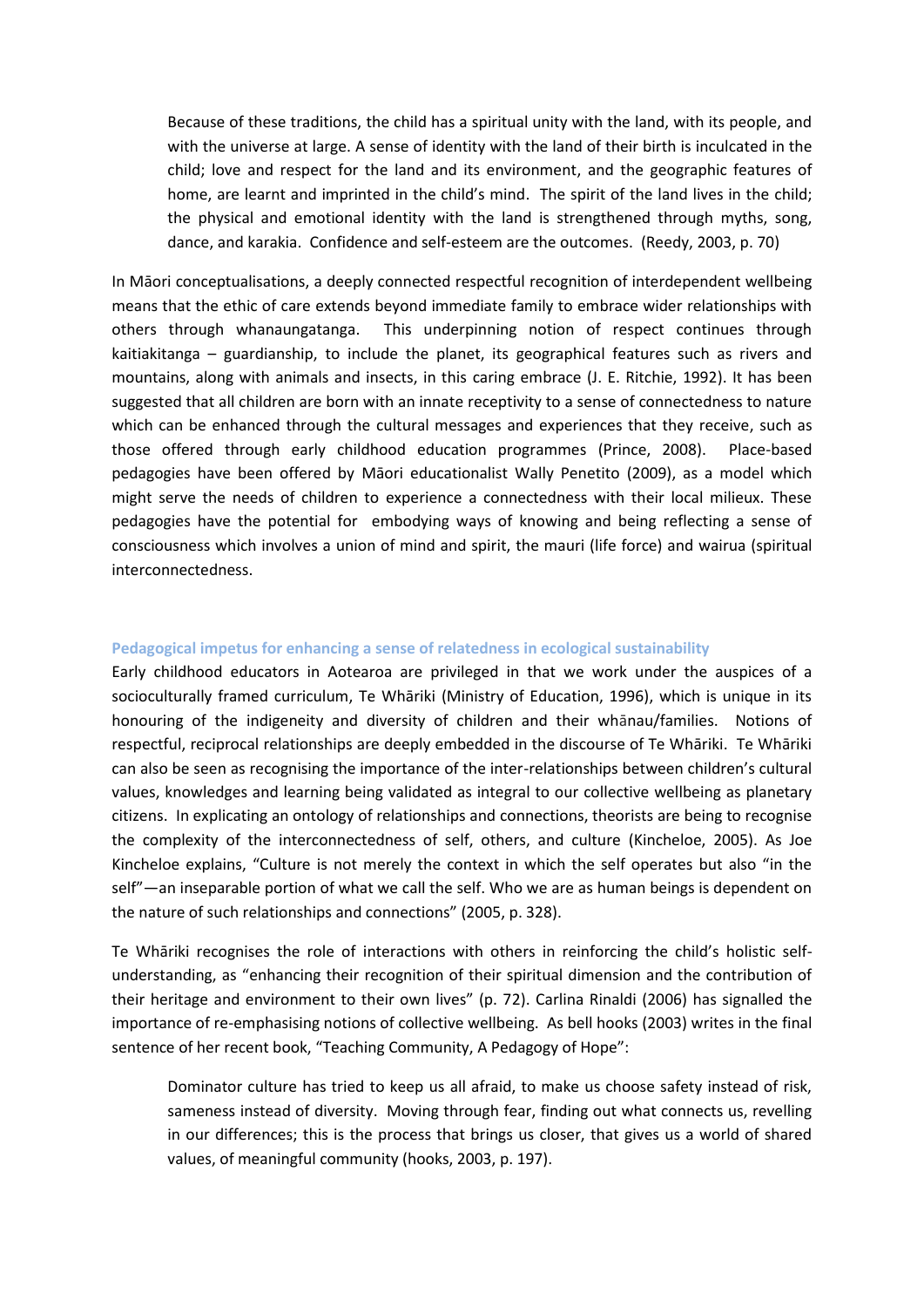As we face increasing global disturbances and uncertainties related to climate change, terrorism, natural resource depletion, and inequitable economic distribution, educators might indeed choose to respond by seeking pedagogies of hope, imbued with intuitive understandings of our inherent inter-connectedness within and across communities and cultures, and as planetary citizens.

# Titiro whakamuri, hoki whakamua: We are the future, the present and the past: caring for self, others and the environment in early years' teaching and learning'

This project was inspired by an early childhood educator who sought a pathway forward, in the light of the seemingly depressing global sustainability crisis. It had resonance for the collective of four early childhood academics and other educators from ten early childhood centres across the length and breadth of the country who chose to share the research journey, which began in 2008, with funding from the Teaching Learning Research Initiative.

The project was grounded in the following four research aims:

- to focus on policies and practices that address the need for change towards more ecologically sustainable practices in early childhood centres. Each centre will already have practices and policies in place that can either be developed or modified.
- to identify how Māori ecological principles are informing and enhancing a kaupapa of ecological sustainability, as articulated by teachers, tamariki and whanau?
- to understand how teachers articulate and work with a pedagogy of place that emphasises  $\bullet$  . the interrelationships between ethic of care for self, others and the environment. Within this project, the use of the term 'pedagogies of place' refers to the understanding that practices do not exist in isolation; they arise according to available knowledges and discourses in specific locations.
- $\bullet$  . to investigate how centres work with the local community in the process of producing sustainable practices, based on an ethic of care for the self, others and the environment.

# **Narrative methodologies**

In this study we continued to employ the methodological approach we have been exploring in our previous studies (J. Ritchie & Rau. 2006. 2008). Our kuia. Rahera Barrett Douglas and kaumātua Huata Holmes provided wisdom and spiritual presence. An initial collective hui was held which enabled all co-researchers, both educators and co-directors, to share and clarify methodological and ethical expectations. The four project co-directors, along with a research facilitator, Lee Blackie, in Dunedin, worked closely alongside the educators from the various centres, discussing the emergent data in ongoing co-theorising hui, employing the strategy of co-exploration (Diller, 1993, cited in Noddings, 1995, p. 93) "collaborative storying" (Connelly & Clandinin, 1990, p. 336), or whitiwhiti kōrero (Holmes in Bishop, 1996, p. 104). This co-theorising continued at the final collective co-theorising hui, when educators from all the centres presented their data and analysis, and discussed the key learnings from their involvement in the project. Data was gathered through observation, examples of children's art, centre pedagogical documentation, recorded interviews with educators and parents, photographs, videotaped activities, and field notes. We asked each group of educators to provide us with three sets of data from their centre, over the one-year data collection phase of the project.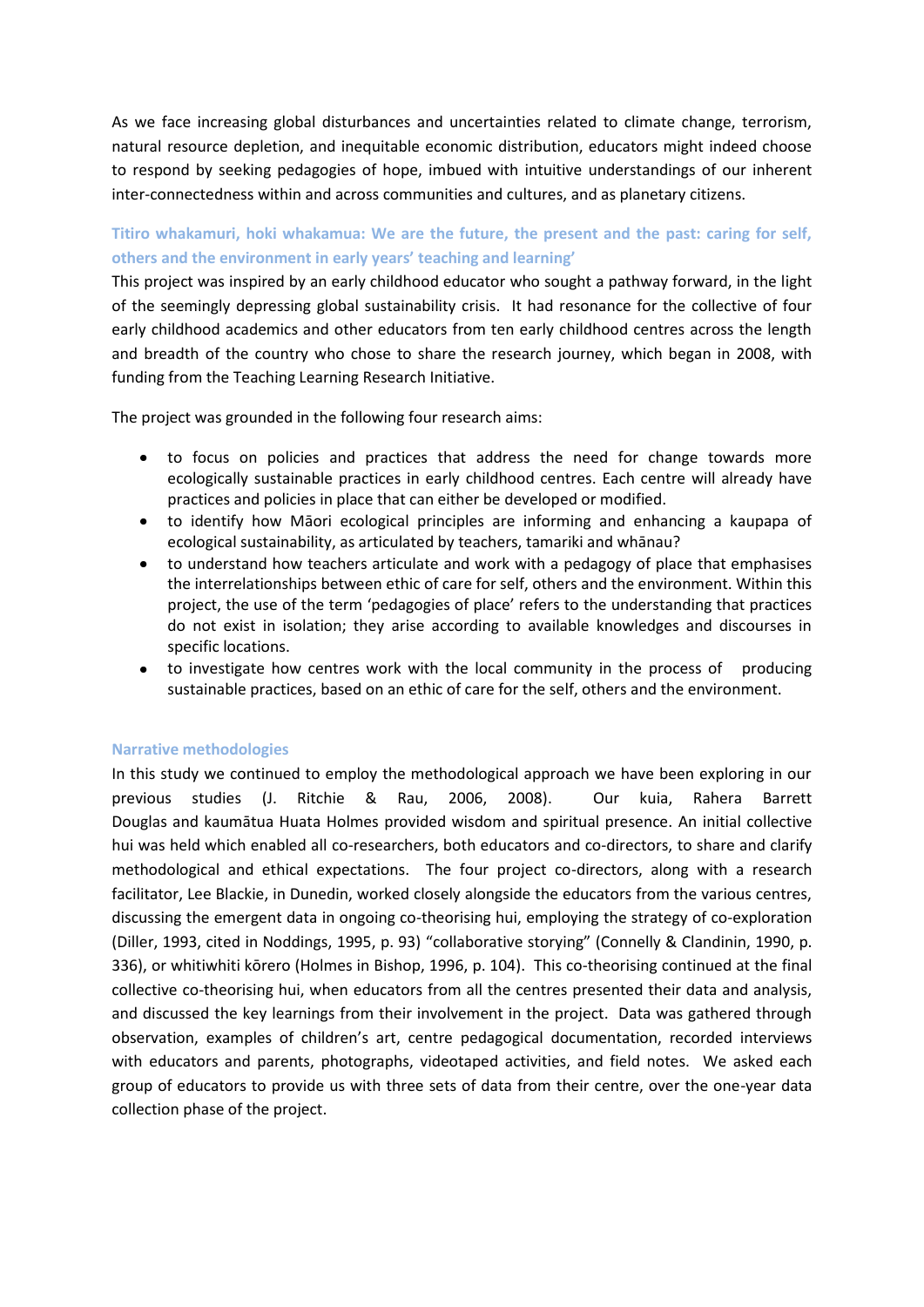### Re-narrativising our relatedness through early childhood pedagogy

As the narrative data gathered from across the ten early childhood centres is so rich, broad, and diverse, this paper will reflect on the journey undertaken by one participating early childhood centre, that of the educators, tamariki and whanau of Richard Hudson Kindergarten in Dunedin. The teachers at this kindergarten began their research journey by reflecting on the many ways in which their practice already reflected a commitment to ecological sustainability, acknowledging at the same their feelings of inadequacy with regard to the second of the listed research aims. Despite their strong ongoing commitment to Tiriti-based practice, evident in their involvement in a previous study (J. Ritchie & Rau, 2008), they were unsure of how they might be placed in relation to the task of identifying "how Māori ecological principles are informing and enhancing a kaupapa of ecological sustainability" within their centre programme.

The teachers sought affirmation of their path from within our early childhood curriculum, Te Whāriki (Ministry of Education, 1996) noting that the curriculum requires the incorporation of Māori ways of knowing and making sense of the world and of respecting and appreciating the natural environment. Te Whāriki stresses the need for educators to offer children opportunities to gain familiarity with stories from different cultures about the living world, including myths and legends; working theories about our planet and beyond; and knowledge of features of the land which are of local significance, such as rivers or mountains. Educators are to encourage children to recognise their relationship with the natural environment and enable them to gain knowledge of their own place in the environment. Further, educators are to generate in children a sense of respect and responsibility for the well-being of both the living and non-living environment; and to foster children's working theories about the living world and knowledge of how to care for it (Ministry of Education, 1996, p. 90).

The teachers reflected that "Our collective vision compares children to trees  $-$  with attentive gardeners (teachers and parents/other adults) to tend and nurture them" (RHK, 1). Their reflection led them to reformulate their own research question: By learning about Rakinui/Ranginui and Papatuanuku can we inspire our children and whanau to consider making ecologically sustainable choices? They reflected on their philosophical approach to implementing their study, writing that "The seed of this research has been planted, is being watered every day and is growing. Right from the start we decided that whatever direction we went in and whatever teaching and learning happened with the children, it had to be done gently and in a way that encouraged empowerment and positivity"(RHK, 1).

The next step in their journey was to introduce the Maori creation story at mat-times, followed by inviting Huata to visit the centre and share his Southern Māori originary narratives, "as told to him as a child by his grandmothers and great grandmothers". They noticed that Huata's "korero has supported our teaching of the importance of Papatuanuku in our lives" (RHK, 1). They were amazed at how quickly this was evident in the children's play and learning, writing that "The research has had a 'stone in the pond' effect. It is becoming visible in many aspects of our everyday teaching and in the casual conversations of the children at play. They talk about "mother earth" and know that we need to care for her, and that we can!" (RHK, 2).

In their second set of data, the teachers wrote a narrative describing the children' growing sense of relatedness to both Ranginui and Papatuanuku. Children expressed agency in requesting plastic-free lunch-box wrapping, and opportunities to clean the local area. Through their introduction of the Māori construction personifying our Earth Mother and Sky Father, the teachers observed children's increased empathy transforming into agency. A parent reported how her daughter was concerned about the damage she saw occurring to Rangi and Papa, expressing her distaste for the rubbish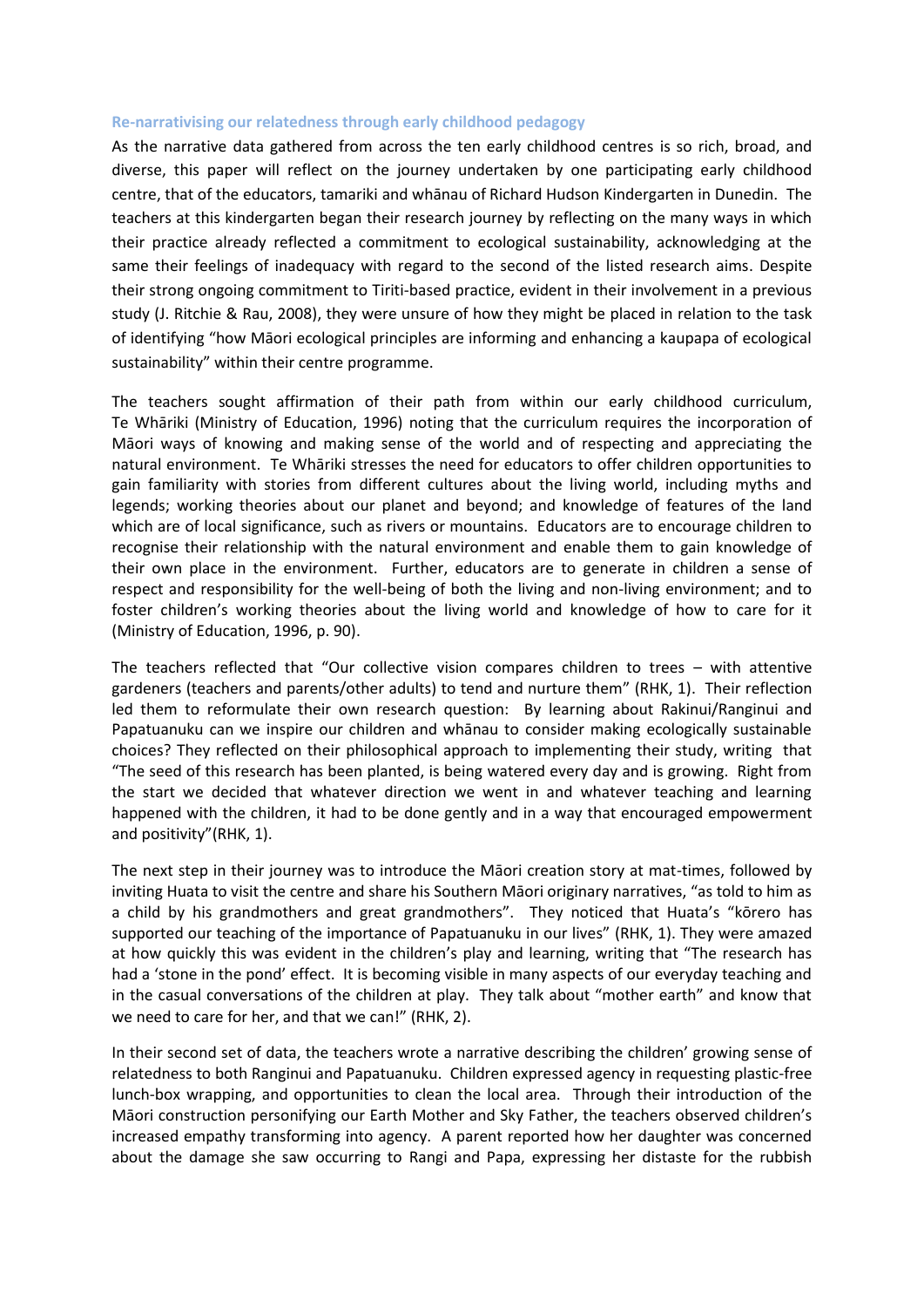being discarded onto Papatuanuku, and the smoke pouring forth into Ranginui's lungs. Here is an excerpt from a narrative written by the teachers:

P has used the information given to her at mat times to add depth and concern to what she knows of the world. She has spontaneously decided to pick up rubbish in her neighbourhood because of her concern for the earth mother. The personification has allowed her to deduce that the smoke from chimneys would not be beneficial to Rangi's lungs, making it hard for him to breathe. P is thinking further afield too. She wants to go to the beach and do a clean up with her family. She has thought a lot about these things. She has also talked about "Sad Wrap" at kindergarten recently, [saying as she considered her lunch wrapping] "I have sadwrap. This is not good for Mother Earth". (RHK, 2)

Children in this centre perceptively reframed the terminology of 'gladwrap' as 'sadwrap'. The resonance of the Māori creation stories soon became evident in the children's play, artwork and story-writing. P-C dictated the following story to explain her painting:

Papatuanuku had too much rubbish on her, because someone had dropped too much rubbish on her. I didn't know who dropped it on her. Rangi actually saved her, because he threw all the rubbish away in the rubbish bin. It was a really naughty person that dropped the rubbish on Papatuanuku - they didn't have a rubbish bin. The naughty person is in jail now. (RHK, 2)

Another child L wrote her own story to accompany her artwork, portraying the pain of Rangi and Papa's separation: "Rangi is at the top. He is really, really close to the children. You can't see the baby because he's in the ground with his mother. They pushed them apart. The earth mother wasn't close to Rangi anymore. So. So. So. So. Sad." (RHK, 3).

The teachers wrote of how their understanding of Māori cosmology enabled a 'personification' of earth and sky which appeared to be enhancing children's empathy towards the environment:

It gives them a personification of sky and earth to embrace and understand. It invites them to see the earth and sky through their own eyes and through their understanding of family. A mother, a father and some children  $-$  just like themselves. A family. A family who have had to face challenges and change, and who have new challenges to face and problems to solve. Perhaps, just like them. Knowledge of Rakinui/Ranginui and Papatuanuku also gives our tamariki a seed of knowledge and concern about the vulnerability of our world. We must all do what we can to look after Mother Earth and Father Sky. By giving the young learners of our society ecological strategies in a realistic context, we are laying the foundations of a generation of earth users who know to care (RHK, 1).

Later in the year, the teachers revisited the kaupapa of Ranginui and Papatuanuku with the children, writing that "We began this period of data collection by revisiting the creation story of Aotearoa. Much of our shared understanding (the teachers and children) concerning this research project is centred around our responsibility to our earth mother, Papatuanuku" (RHK, 3). Again children's individual interpretations were reflected in their contributions to this project:

This learning was revisited and reinforced through creating an area on our verandah that is a dramatisation of the creation story. The children helped to create it. K suggested plastic shopping bags could be clouds. T was keen to pass things up the ladder for Ranginui's realm. O, M and S loved making the props through creative art work. Many children were interested, and watched as the area developed over about a week, giving suggestions, identifying parts and articulating their significance. Many of the children drew a child of Rangi and Papa on the poster on the wall, when invited to - many choosing to draw the baby, Ruaumoko – one baby was even on a 'waterslide' down the side of the volcano we had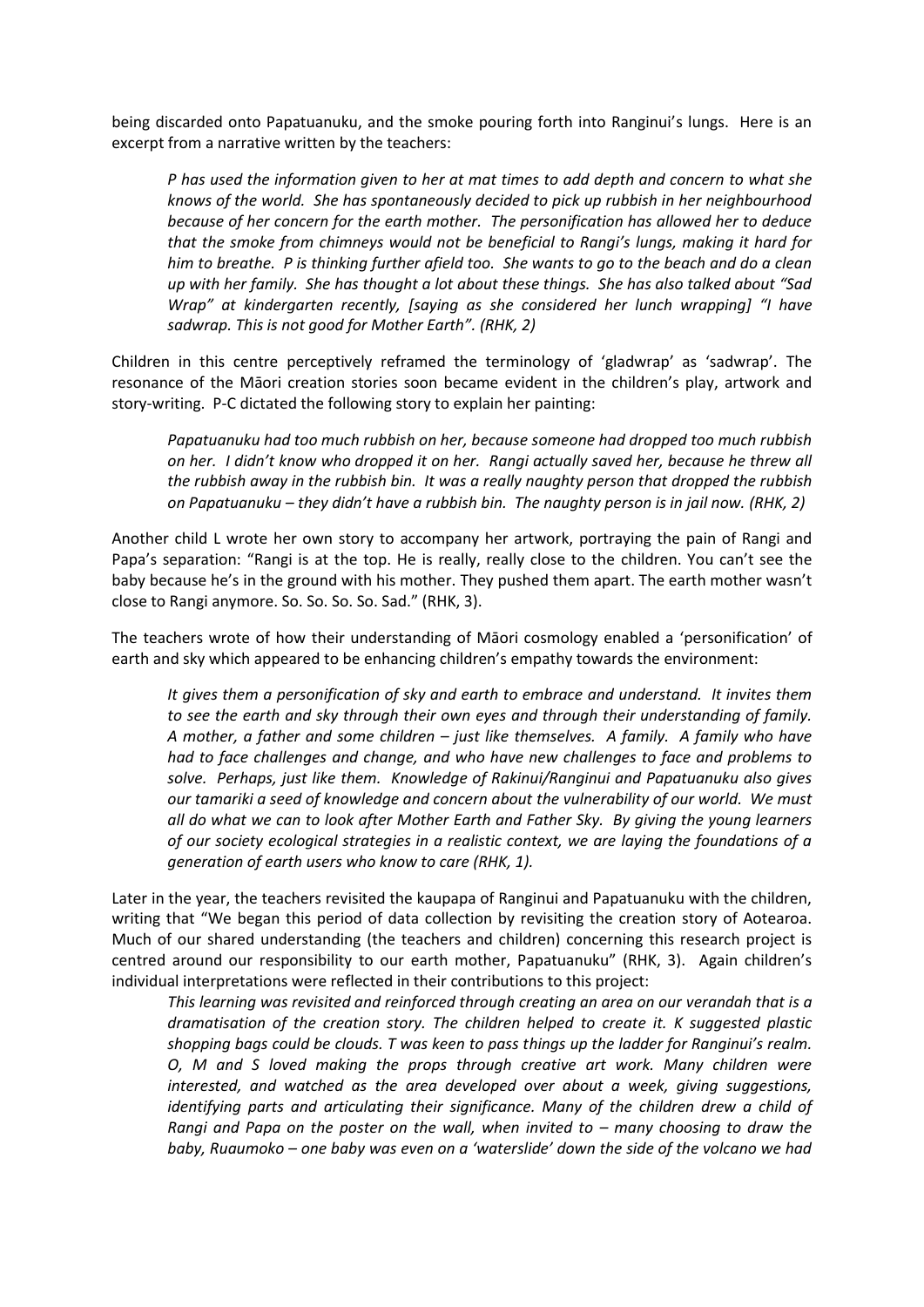drawn! The children told what they knew of the story, and a combined RHK tamariki story was published for interested adults to read. (RHK, 3)

A student teacher on practicum in the centre at that time wrote the following reflection on this activity:

The children at Richard Hudson Kindergarten have been a part of an exciting journey of exploration into the myth of 'Ranginui and Papatuanuku'. .. The ideology of this story has led us, as a community of learners, to create this amazing display on the veranda. Many children have offered valuable input and participated in creative learning experiences to put the pieces of the display together. An important disposition that has continued to develop as a result of this experience is the children's knowledge skills and attitudes towards ecological awareness. All the creative media we used has been recycled and this remains a strong focus within RHK to date. The children have been immersed in learning about sharing ways, and participating in ways we can care for Papatuanuku. The children have developed a significant respect for Māori tikanga and te reo Māori. It has been so exciting to be a part of, and the children's interest and empathy has been increasingly significant. They have explored working theories about Papatuanuku and developed a relationship with the natural environment as well as a sense of responsibility for the well being of Papatuanuku, and how we can care for it. (RHK, 3)

Along with this work, children in the centre were engaged with gardening, composting, recycling, caring for centre animals, and excursions for beach and park cleanups. These activities were linked through conversation with teachers to the notion of caring for Papatuanuku, as seen in the following: 'When the children were asked about ways to look after Papatuanuku recently at mat time, they said "Pick up all the rubbish", "recycle", "reduce" and "reuse"' (RHK, 3). Parents reported their children bringing these notions into their homes, as seen in this example: "T has been coming home talking a lot about Papatuanuku and the words reduce, re-use, recycle, which is great to hear. He also looks on packaging to see if he could see the recycle sign, and he helps put things into the recycle bin". Newsletters were sent home, mostly electronically, informing parents of the latest centre sustainability practices, such as 'litterless lunchboxes'. The teachers also decided to send a letter to local schools explaining the centre's philosophy, in response to reports that some children who had graduated to primary schools had been unable to find the [non-existent] recycling bins.

As part of their data collection for this study, one of the teachers talked with a Māori parent, S, about his perceptions of his son's involvement in these activities. Teacher A reported on her discussion with S:

When S heard the overview of our kindergarten's te ao Māori research focus on Ranginui, and particularly Papatuanuku, he stated that he sees Papatuanuku as a living being. She is of utmost importance to him because we come from our mother, then go back to Papa. Further, he stated that Papatuanuku is "the most beautiful person in the world" and that looking after her is, without a doubt, the right thing to do. S believes that we not only need to look after Papa, but that caring for "Tane's turf" was very important too. "It just doesn't look nice", he said of rubbish in our environment. (RHK, 3)

This teacher then reflected on the significance of what S had shared with her, considering his perception of respect for Papatuanuku, and also for Tane-Mahuta's domain (of the children of Ranginui and Papatuanuku) to be one that had been a life-long orientation as opposed to her more recent efforts to engage with this worldview:

The interview with S. has really helped the depth of my understandings of the place of Papatuanuku in our lives. S's words and wisdom have helped deepen and fine tune my appreciation and awareness of her significance in our country. S articulates his understandings of Papa so passionately, so genuinely and in such a heartfelt manner. The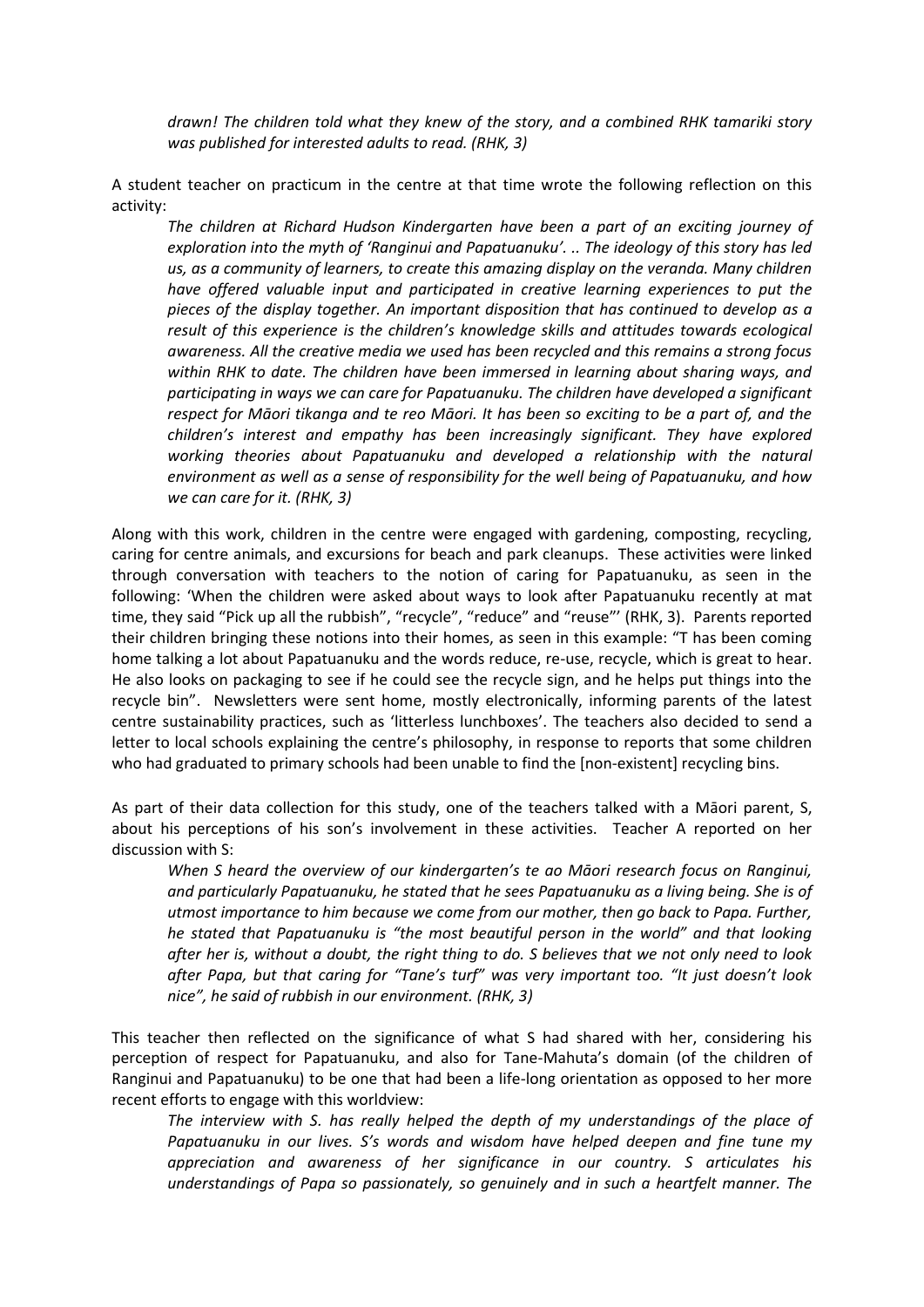difference in S's conception, connection and sensitivity to the story is probably that his has been learned aurally, over a lifetime, taught to him by people who have also learnt it passionately as a 'fact of life', an absolute reality, and shared it with their next generation. My knowledge has been learnt; as an adult, mainly from books, then by adding bits to the body of knowledge over time. Mine lacks the aroha, empathy, true identity, connection, whakawhanaungatanga and scope of the tangata whenua. This provides some challenge when, as a Pakeha teacher in Aotearoa/New Zealand, I share the creation story with the children I teach. But challenge is good! (RHK, 3)

### **Discussion**

The teachers at Richard Hudson, despite their initial trepidation in relation to the research question exploring Māori perspectives in relation to ecological sustainability, have demonstrated that they were prepared to challenge themselves and deepen their own understandings around their practice, at the convergence of early childhood pedagogy, kaupapa Māori, and ecological sustainability. Their reframing of their research question to be one focussed on caring for Papatuanuku enabled them to frame ecologically sustainable practice as one of caring for our environment and planet through including the Māori cosmology, generating a sense of relatedness. Inviting the participation of local elder, Huata Holmes, to introduce authentic indigenous narratives, brought authenticity to their curriculum in line with Wally Penetito's call for place-based pedagogies (Penetito, 2009). For Penetito, a sense of place is a fundamental human need which embodies a sense of relationship between people and their environments.

Teachers, in reaching out to parents and their centre community, were willing to become advocates for a process of social and cultural change towards more ecologically sustainable lifestyles, through incorporating kaupapa Māori perspectives. They led this process in a gently inclusive manner, with children sharing this advocacy. These teachers were undoubtedly fortunate in that they had the support of a local kaumātua, in the initial stages of the project. However, it appears that it was their own commitment that was crucial to the children's receptiveness and responsiveness to the focus that the teachers had chosen. Through endeavouring to understand the perspectives of parents, the teachers were also challenged to extend their own views, gaining more respect for Māori conceptualisations in doing so. The teachers were sensitive to their role as Pākehā stepping into the domain of Te Ao Māori, cautiously doing their own research and consultation with Māori before introducing new concepts and material.

Children demonstrated through their conversations, sociodrama, story-writing and artwork, their empathy for Papatuanuku and Ranginui. This heartfelt sense of caring for their environment, is expressed in the Māori notion of kaitiakitanga (J. E. Ritchie, 1992). In a contextually response manner, the teacher A, had introduced the notion of rāhui in relation to protecting flowers from over-picking. The notion of people serving as kaitiaki, or guardians of our local places and waterways, is one that teachers might consider introducing to children in the future. Other kaupapa Māori notions could also be offered at some point in time, for example the term manaakitanga could well be used to describe the practices of caring for each other and the environment that are already being enacted.

A reflexive cycle became evident: as the teachers became more passionate and excited by the children's responsiveness, the focus on Papatuanuku and Ranginui became embedded as part of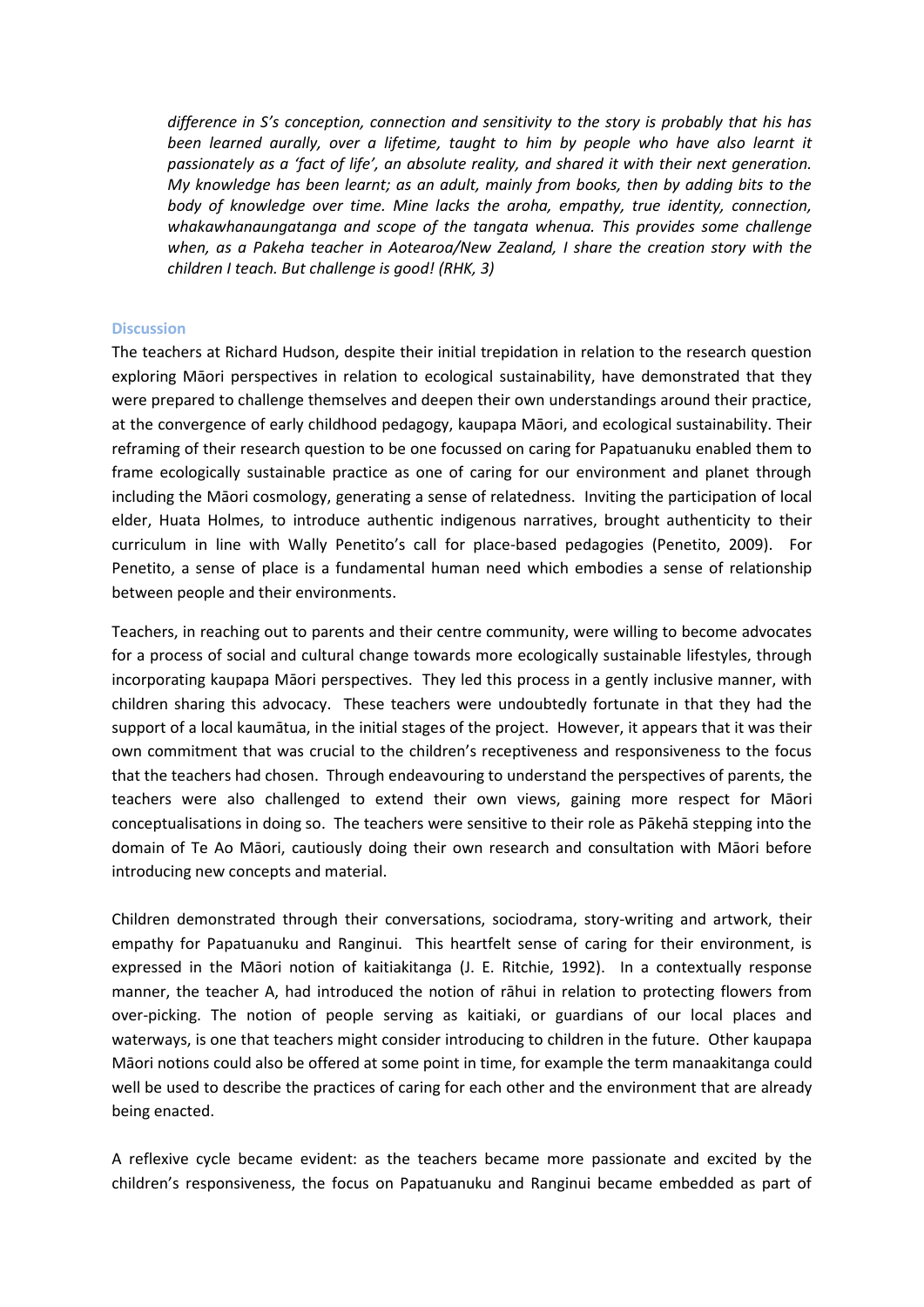everyday practice, extending into homes, and into the wider community through communications initiated by the centre. The teachers reported a 'stone in the pond' effect, as ripples of responses emanated beyond the initial context. Environmentally-focussed changes were initiated by children not only within the centre and their homes, but also reaching into local schools. This effect was also seen in a recent New Zealand study focussing on environmental competence in an early childhood centre (Vaealiki & Mackey, 2008). This research reported that "children's articulate and confident responses to their parents suggest that as the children's knowledge about the environment increased, so too did the belief that they could influence their families' actions" (Vaealiki & Mackey, 2008, p. 9).

Vaelaliki and Mackey identify advocacy on behalf of the environment as an aspirational environmental competency, which is in accord with the recently promulgated New Zealand Curriculum (Ministry of Education, 2007). This document contains the vision that children in our schools be "connected to land and environment" (p. 9) and uphold a value of "ecological sustainability, which includes care for the environment" (p. 10). The document further outlines the key competency of "participating and contributing" which involves the importance of balancing rights, roles, and responsibilities and of contributing to the quality and sustainability of social, cultural, physical, and economic environments" (p. 13). The brief overview of data provided here from just one of the ten early childhood centres in our study outlines the potential of early childhood programmes to elicit environmentally engaged curriculum implementation in line with this vision. Key to the process at this kindergarten has been the positioning of kaupapa Māori conceptualisations at the heart of the programme. The Maori creation stories The work of these teachers and tamariki demonstrates the re-narrativising potential of an early childhood programme, whereby generating stories of relatedness which emanate an ethic of care and manaakitanga offer transformative potential for contemporary communities, future generations, and the planet itself.

### **Final Thoughts**

As the data from our ten participating early childhood centres has been gathered and co-theorised with the educators who undertook to enrich their early childhood programmes with these philosophical commitments, some exciting transformational possibilities have been emerging. Each early childhood centre community chose their own pathway within the wider research journey. This paper has only had the scope to focus on one of these. Other philosophical focuses that have emerged during the study from other centres include that of sanctuary and healing, and children's advocacy and citizenship.

This paper was written with a background awareness of the convergence of ideas from the data from Richard Hudson Kindergarten with those of philosophers (Abram, 1996), academics (Berry, 1999), indigenous story-tellers (King, 2005) and scientists (Suzuki et al., 2007). These reinforce the importance of reframing our narratives to re-position as central our relatedness (K. Martin, 2007) to each other, the earth, the universe, and the life/energy forces that drive and unite these. Underpinning all cultures' narratives are our creation stories, which provide paradigms for either hierarchical dominance as in the Genesis narrative, or cooperation as seen in some indigenous creation stories (King, 2005). As Thomas King has pointed out, if we want to promote a different ethic, we need to tell a different story (2005, p. 164). Māori creation stories identify people, plants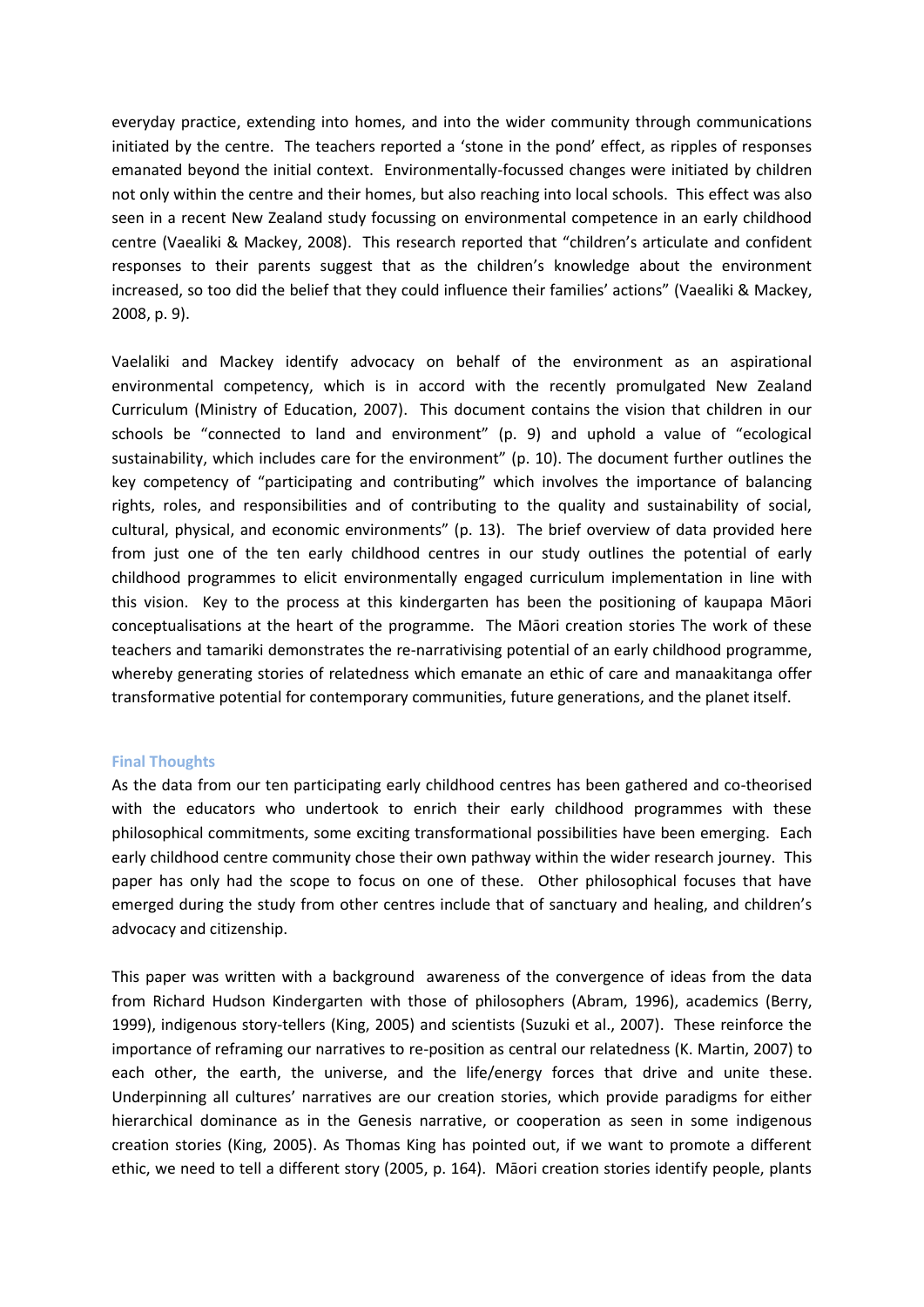and other living creatures to be fellow descendents of Papatuanuku, the Earth Mother and Ranginui, the Sky Father. Some of the data gathered so far has demonstrated ways that these indigenous narratives have resonated for young children in their early childhood education experiences.

At our final co-theorising hui one of the educators expressed her ongoing sense of urgency, regarding the sense of impending doom that she continues to feel when considering the state of our planet. Yet for me, as we begin to delve more and more deeply into the data gathered by our coresearchers, the sense I have is more one of optimism, as we encounter the strength and beauty of these children's journeys. For many of these children, ecological understandings and practices, proactively fostered through their teachers' own vision and commitment, were simply becoming part of their way of knowing and doing, their sense of manaakitanga extended to include the earth and beyond.

#### **References:**

- Abram, D. (1996). The spell of the sensuous. Perception and language in a more-than-human world. New York: Vintage Books.
- Benton, R., Frame, A., & Meredith, P. (Eds.). (2007). Te Mātāpunenga: A Compendium of References to the Concepts and Institutions of Māori Customary Law. Hamilton: Te Mātāhauariki Research Institute at the University of Waikato.
- Berry, T. (1999). The great work. Our way into the future. New York: Bell Tower.
- Bishop, R. (1996). Collaborative Research Stories: Whakawhanaungatanga. Palmerston North: Dunmore.
- Bruner, J. (1990). Acts of Meaning. Cambridge: Harvard University Press.
- Connelly, F. M., & Clandinin, D. J. (1990). Stories of Experience and Narrative Inquiry. Educational Researcher, 19(5), 2-14.
- hooks, b. (2003). Teaching Community, A Pedagogy of Hope. New York: Routledge.
- Kincheloe, J. (2005). On to the Next Level: Continuing the Conceptualization of the Bricolage. Qualitative Inquiry, 11(3), 323-350.
- King, T. (2005). The truth about stories. A Native narrative. Minneapolis: University of Minnesota Press.
- Marsden, M. (2003a). The Woven Universe. Selected writings of Rev. Māori Marsden. T. A.C. Royal (Ed.). Wellington: The Estate of Māori Marsden.
- Marsden, M. (2003b). The woven universe. Selected Writings of Rev. Maori Marsden. Otaki: The Estate of Rev. Maori Marsden Te Wananga o Raukawa.
- Martin, K. (2007). Making Tracks and Reconceptualising Aboriginal Early Childhood Education: An Aboriginal Australian Perspective. Childrenz Issues, 11(1), 15-20.
- Martin, P. (2007). Caring for the Environment: Challenges from Notions of Caring. Australian Journal of Environmental Education, 23, 57-64.
- Mead, H. M. (2003). Tikanga Māori. Living by Māori Values. Wellington: Huia.
- Ministry of Education. (1996). Te Whāriki. He Whāriki Mātauranga mō ngā Mokopuna o Aotearoa: Early Childhood Curriculum. Wellington: Learning Media.
- Ministry of Education. (2007). The New Zealand Curriculum for English-medium teaching and learning in years 1-13. Wellington: Learning Media.
- Noddings, N. (1994). An Ethic of Caring and Its Implications for Instructional Arrangements. In L. Stone (Ed.), The Education Feminism Reader (pp. 171-183). New York: Routledge.
- Noddings, N. (1995). Philosophy of Education. Boulder, Colorado: Westview Press.